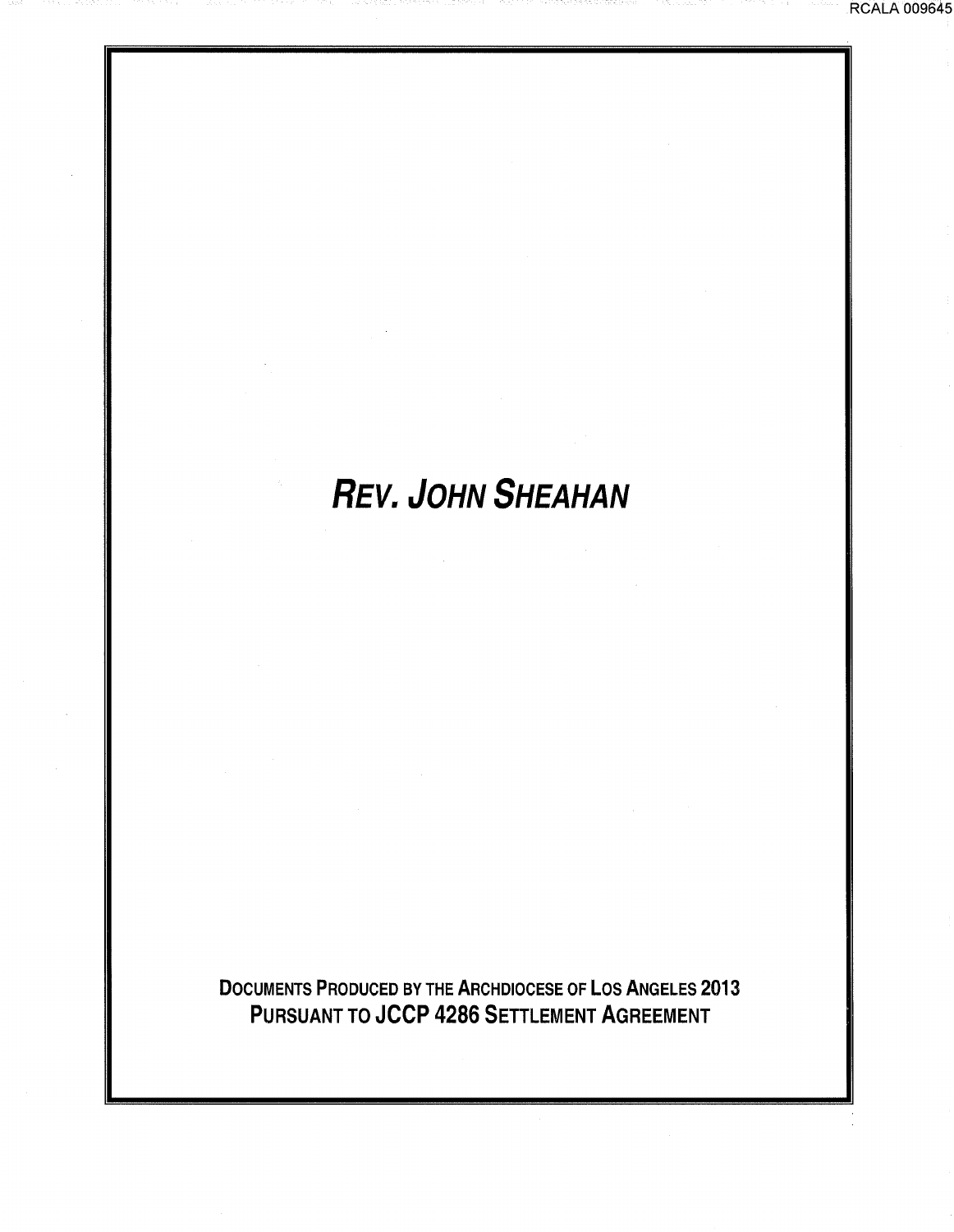### Vicar for Clergy Database

Clergy Assignment Record (Detailed)

# Rev John A. Sheahan

| <b>Current Primary Assignment</b> |                                           |                        |          |     |
|-----------------------------------|-------------------------------------------|------------------------|----------|-----|
| <b>Birth Date</b>                 | 1/17/1935                                 |                        | Age:     | 78  |
| Birth Place                       | County Longford, County Longford, Ireland |                        | Deanery: | -22 |
| Diaconate Ordination              |                                           |                        |          |     |
| Priesthood Ordination             | 4/30/1960                                 |                        |          |     |
| Diocese Name                      | Diocese of Orange                         |                        |          |     |
| Date of Incardination             | 4/30/1960                                 |                        |          |     |
| Religious Community               |                                           |                        |          |     |
| Ritual Ascription                 | Latin                                     |                        |          |     |
| Ministry Status                   | Left Archdiocese                          |                        |          |     |
| Canon State                       | Diocesan Priest                           | Incard Process<br>-311 |          |     |
| Begin Pension Date                |                                           |                        |          |     |
| Seminary                          | St. John's Seminary, Camarillo            |                        |          |     |
| Ethnicity                         |                                           |                        |          |     |
|                                   |                                           |                        |          |     |

#### Fingerprint Verification and Safeguard Training

Date Background Check Virtus Training Date

#### ASsignment History

#### Assignment

Retired as priest of the Diocese of Orange.

Beginning Date Completion Date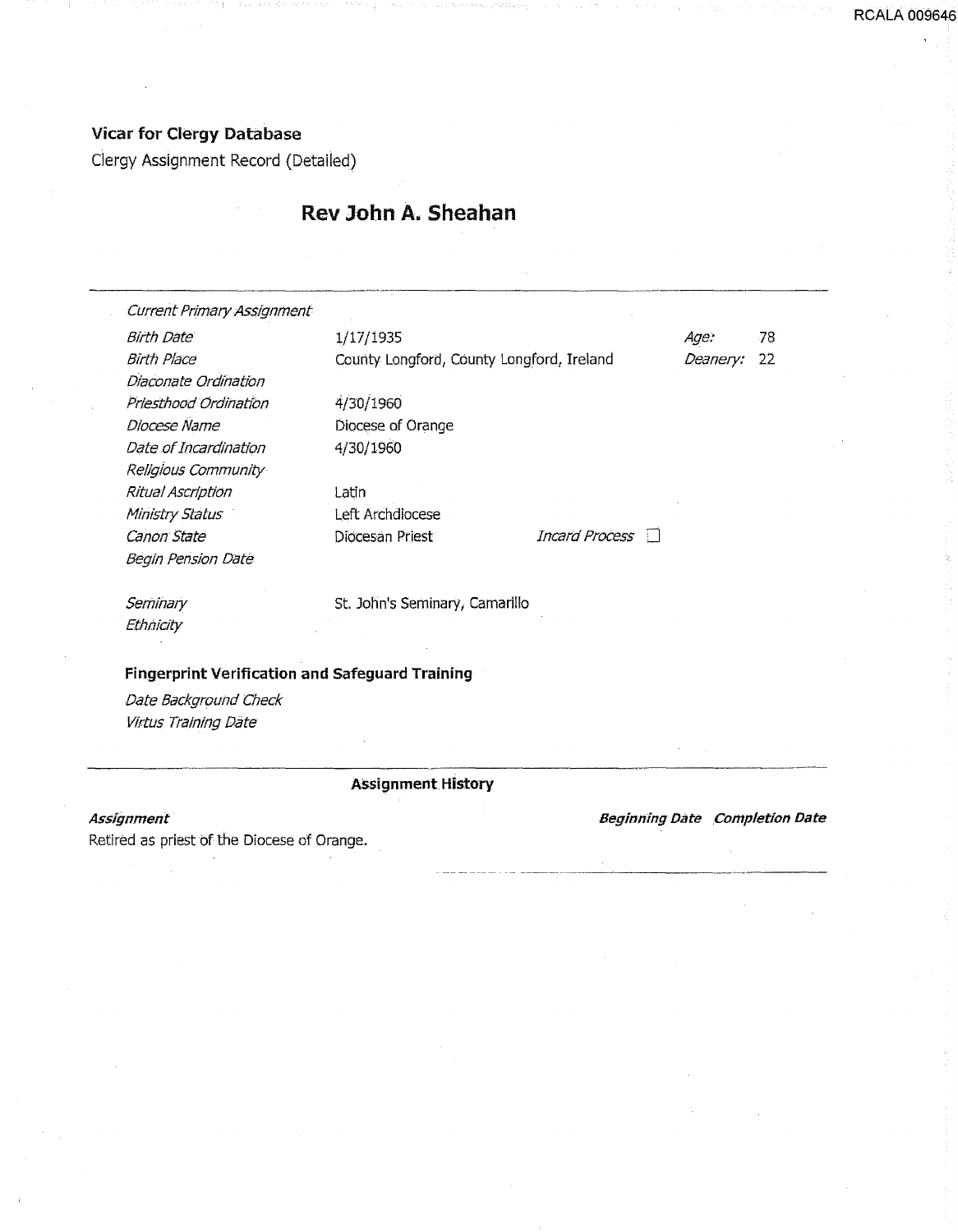TO: File

FROM: Monsignor Craig A. Cox

RE: Reverend John A. Sheahan

DATE: 30 April 2002

I received a call a number of weeks ago from FatherREDACTED . Chaplain at the California Men's Colony West in San Luis Obispo. Father FEDACTED phone at home is REDACTED His phone at work is REDACTED

He had spoken to an inmate who claimed to have been abused by a Father "Sheehan" around 1960 in St. Bridget of Sweden, Van Nuys. I found no record of a Father Sheehan (or similar) in our database.

I requested copies of the Tidings Directories for the years 1958-1962. Fr. Sheahan appeared at St. Bridget in the 1961 and 62 issues. His picture was ordained in 1960. From the directories, I saw that FatherREDACTED also served at St. Bridget of Sweden. I called and spoke with Fr. REDACTED who indicated that Father Sheahan suffered terrible headaches, had a brain tumor and surgery in the early 1970's, and came out of the surgery without knowing his name or the alphabet. It took two him two years to relearn the alphabet. He indicated that as far as he knew, Father Sheahan had been on medical retirement for more than twenty-five years, and currently belonged to the Diocese of Orange.

I had easier access to the Tidings Directories for the 1970's. In the · 1970 issue, Fathe rSheahan is listed as serving at St. Ireneaus, Cypress. In the 1971 and 72 directories, he is listed as serving at Queen of Angels, Corona del Mar. In the · 1973 through 76 directories, he is listed as sick leave, and in the 1977 directory as retired. He did not appear in later directories, since he was in the Diocese of Orange.

1 phoned REDACTED and informally informed her of the information passed on by Father REDACTED She checked and indicated that Father Sheahan was still retired and in poor health. As far as she knows, he is not engaged in any ministry.

I will write to Monsignor ID to formally pass on the information I have, and to request a copy of this priest's file for the years he pertained to Los Angeles.

54313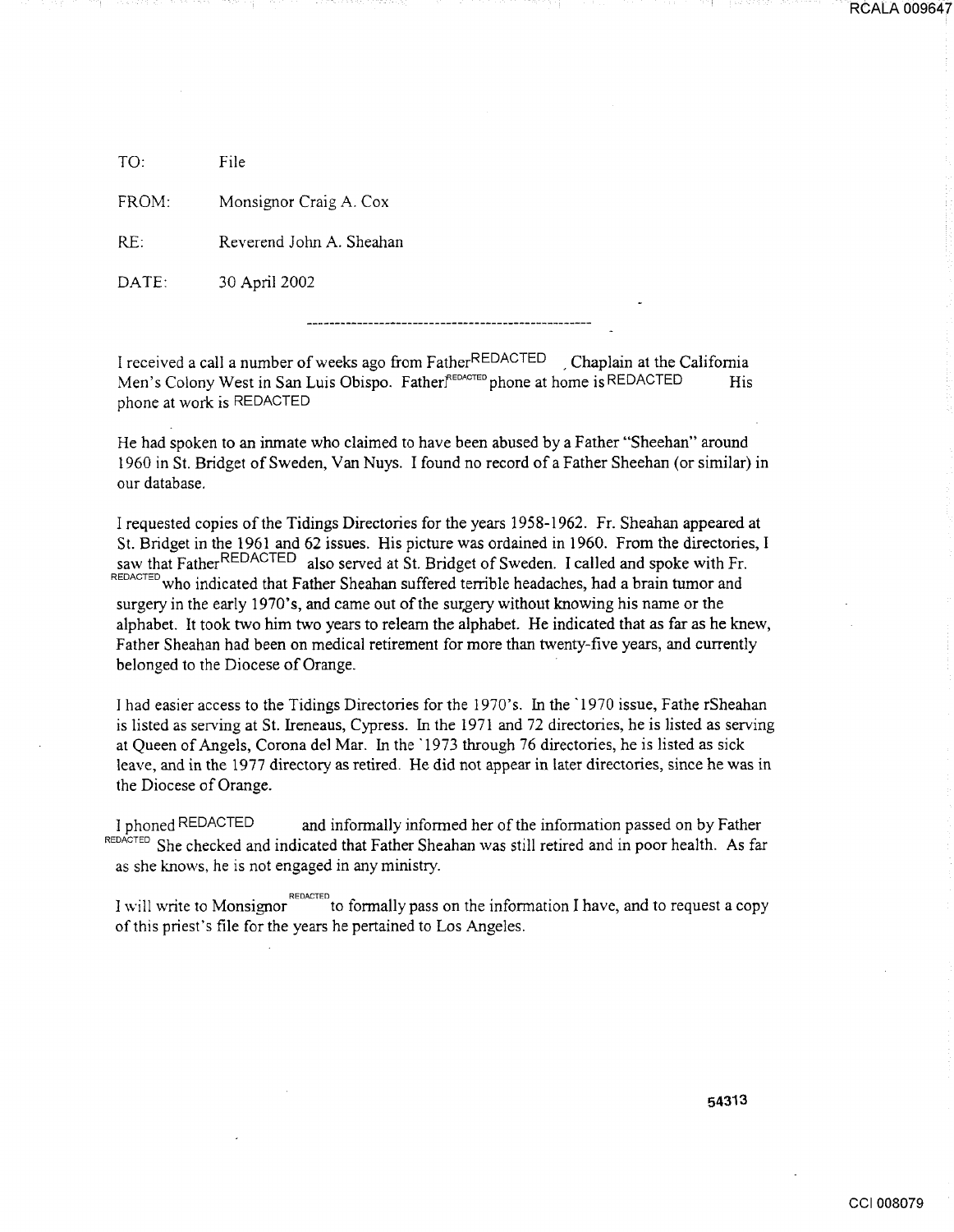To Whom it Might Concern,

 $\sqrt{-1}$ 

My name is REDACTED  $I$  was born on REDACTED at Hollywood Presbyterian Hospital in Hollywood, Ca. toREDACTED and  $REDACTER$  i am currently years old.

I was brought up in a Catholic family, living my first 25 years at REDACTED Ave. in Van Nuys, Ca. Hy family attended St. Elizabeth's Catholic Church, also in Van Nuys. I attended Catechism classes and made my First Communion and Confirmation there also. I believe Father O'Dwire was the priest, later to become Monsignor.

Sometime in 1961, when I was approximately 15 years old, my best friend REDACTED and I decided to stretch our teenage independence and ride our bike's down Sherman Way to St. Bridget of Sweden Catholic Church, which is on the border of Van Nuys and Reseda. I did this every Sunday with REDACTED : coming when he could. We would sit up in the stairwell at the back of the sanctuary that led up to the choir loft. After a Sunday morning service when I was by myself, I was approached by a priest who noticed me in the stairwell. He befriended me. My friend  $\overline{\phantom{a}^{\tt REDACTED}}$  attended St. Elizabeth's parochial school and had to attend there most of the time. Hike attended Alamnny Catholic High School and I attended Van Nuy's High **\$**CSchool which was right across the street from St. Elizabeth's. He (the Priest) told me his name was Father John Sheahan. After several weeks of friendly talk, he invited me to the rectory to talk. We did this several times. Sometimes we would go out and throw the football and he would sometimes hold the football so I could practice kicking it for my High School football team.

**46659** 

REDACTED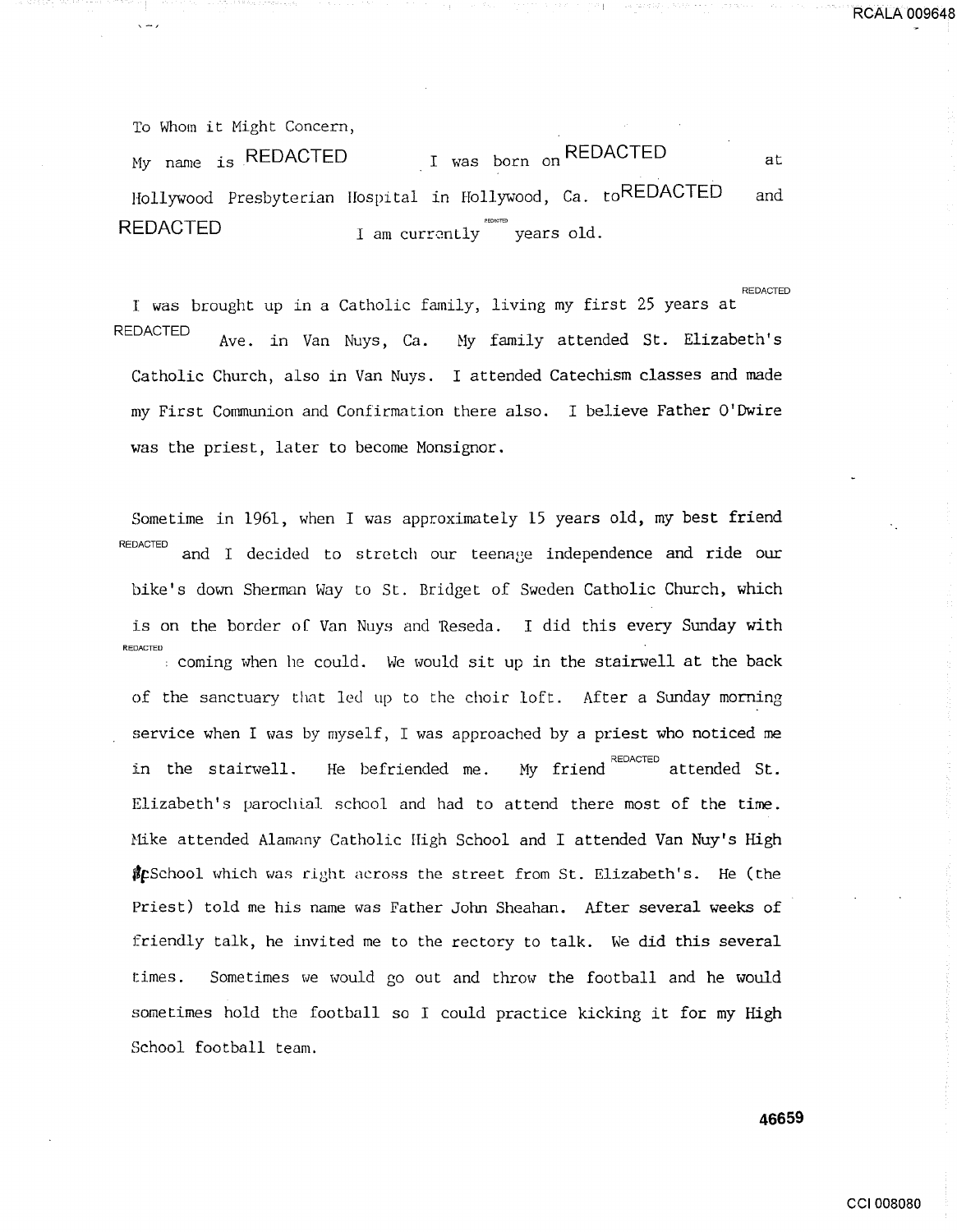$\sqrt{2}$ 

Our talks slowly turned to questions about sex. At first mostly about masturbation and unwanted releases (wet dreams) and what to do about it. At the time I was not fully aware of what he was talking about, I was just starting to learn. About that time he asked me if I would like to become an Altar Boy? I did, so he started showing me what I needed to knowincluding latin. I started coming on Saturday's and other day's after school. Sometimes we met in what I believed was his office in the rectory and sometime's in rooms at the front and back of the church.

It all started inocently. Hugs from behind and touching. He initially said I was ready to learn the first part, which was the blessing of the garments. I was told that every article of clothing was to be prayed over and blessed, his and mine. We went into a room off the altar area for this. He said this was a very solemn time and no one else was to share in it. I was to tell no one of it would be a mortal sin. He told me to totally undress, but first he put a blindfold on me made out of cloth that was already there in the room. I was brought up with no talk· about sexual matters. I knew very little, just what boy's talk about which was mostly speculation and lies. I knew my body was changing and <sup>I</sup> was a little self-conscious about my body, even at home with my brothers.

<sup>I</sup>undressed and stood there, blindfolded and naked. I could see a little at the bottom of the blindfold. I was then instructed to hold each item starting with the underwear and working all the way through all my clothes to my ball cap. He handed me each item, and would carefully fold each one and put them in a pile. After I had removed the blindfold when he was done, I was amazed. I had never seen such a neat pile, every item was so neatly folded. I got dressed.

**46660**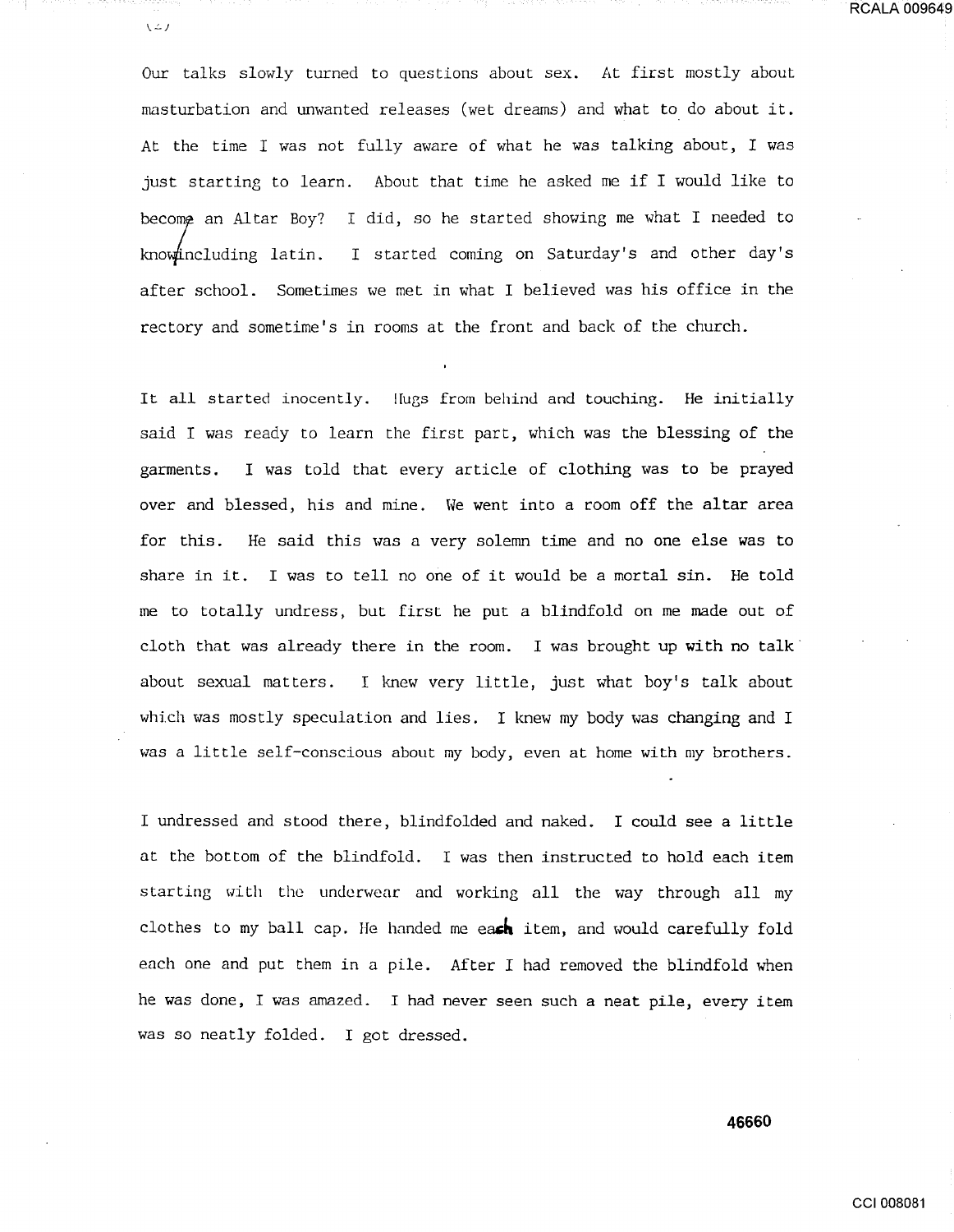This is what he did the first time. I went around thinking I was special, and the other boy's who were altar boys and I had a "special" secret.

Things started to get out of hand after that. It's really hard to go into all the details of what went on, some forgotten and others shoved down so deep I don't want to remember, but each time we got together to "practice" Father Sheahan went a little further.

At times I would hear a sound that I did'nt recognize and would glimps a peek at him playing with himself as he touched me all over. One time he used some kind of oil he had and inserted his penis between my legs(not anally). He would usually undress after I was blindfolded so we could bless his garments too. I now think this was just for appearances, which I thought was what we were doing in the first place.

After many of these sessions I decided I had enough. I stopped coming. No church, no nothing. He started calling my home and even talked to my mother. I refused to go back. I did not understand and I was very confused.

Sometime late in 1961 I saw Father O'Dwire in front of St. Elizabeth's and went to talk to him. I asked him questions about the blessing of the clothes and what altar boys did. He tried to get me to tell him more, but I did'nt trust or want to talk about these matters with a priest. I thought they all were the same. And I did'nt talk to one, not for over 40 years. I thought I was the only one. I was wrong.

**46661**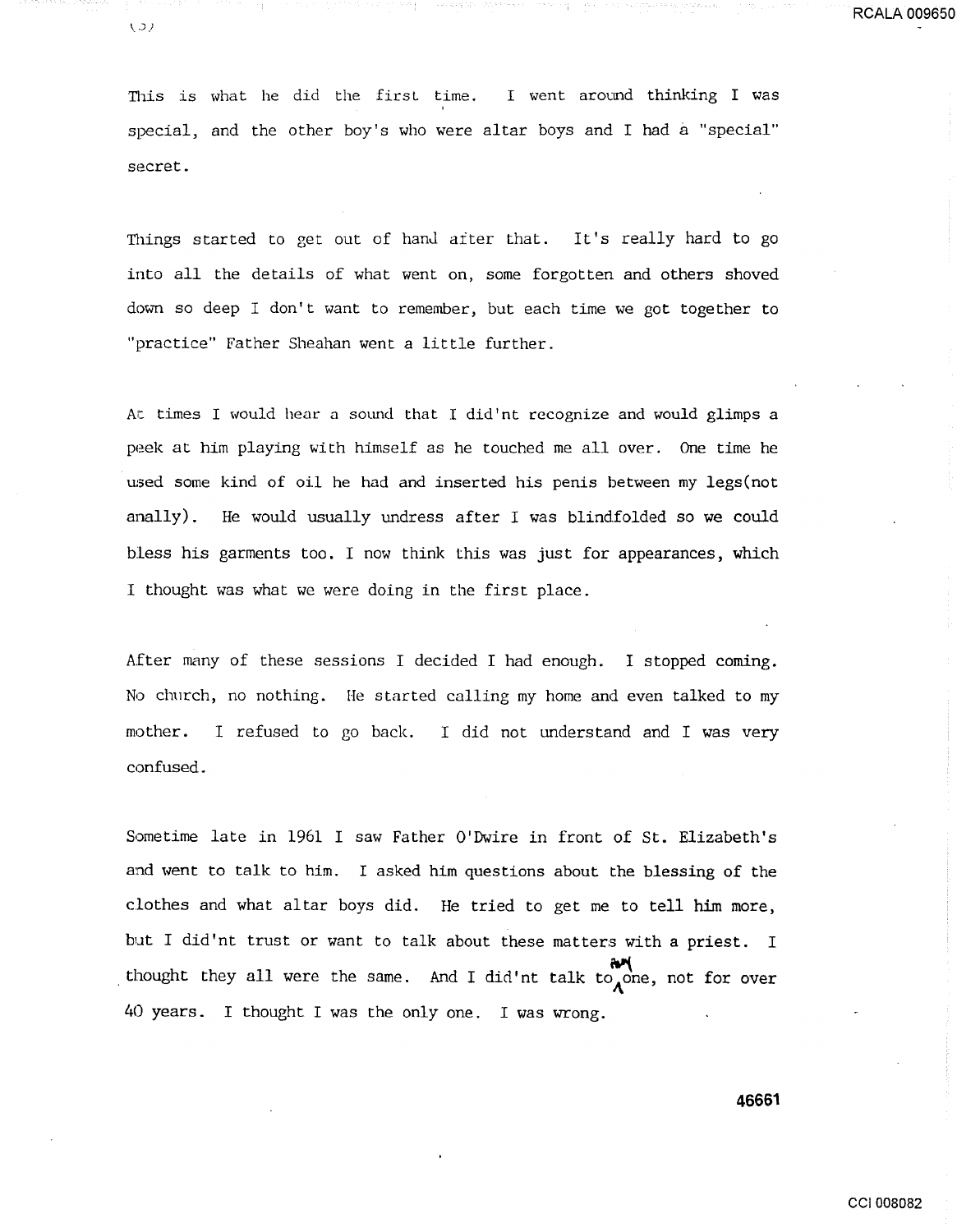Today, as I look back at what was done to me and to things I have done, I can see where these incidents changes my life. It so confused me sexually and led to my own problems that led me to prison. It was'nt until these other problems with pedophile priests came up that these surpressed memories started coming back and the bad dreams came back, again. I slowly started to confront these issues, hence the reason for this letter.

I could go into more detail, but for now this will suffice. I was unbelievably difficult to do this and it took me months and years to finally write about it.

#### **REDACTED**

Sincerely, **REDACTED** 

46662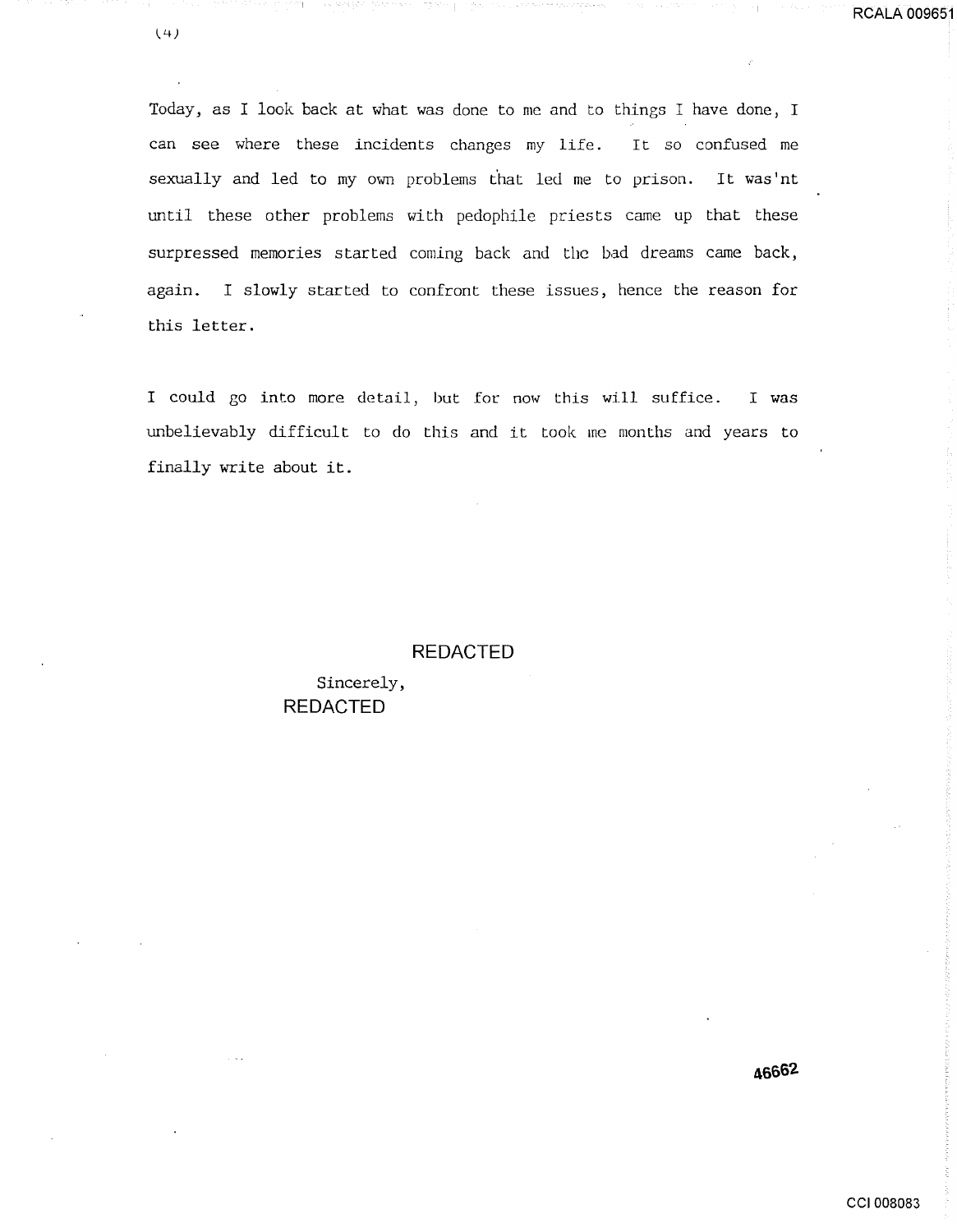





Archdlotese of Los Angeles

Office of Vicar for Clergy  $(213, 037 - 7284)$ ----------··----·-------- ----- --------· 3424 Wilshire Boulevard

Los Angeles California 90010·2Z41

May I, *2002* 

Monsignor REDACTED Diocese of Orange P.O. Box 14195 Orange. CA 92867

Dear Monsignor REDACTED

I have spoken briefly with **Reverend John A. Sheahan, a retired priest of** your diocese. She informed me that he has been disabled by illness and is not currently engaged in any priestly ministry. In fact, I am aware that he has suffered severe illnesses and disabilities since the middle of the 1970's.

FatherREDACTED Chaplain at California Men's Colony West in San Luis Obispo, phoned me on the basis of a report he heard from one of the inmates there. That man has not given us his name at this point. According to Father<sup>REDACTED</sup>, the man alleges that Father Sheahan engaged in sexual misconduct with him in the early 1960's at St. Bridget of Sweden Parish, Van Nuys.

Since Father Sheahan is under your jurisdiction at this time, I wanted officially to bring this matter to your attention. If we receive a formal complaint, we will deal with it here since the events in question would have occurred before the creation of the Diocese of Orange. But 1 may need to call on your good offices in case there may be any need to interview Father Sheahan.

At this point, I would appreciate your assistance with the following:

- $\mathbf{1}$ . \V ould you please confirm for me that Father Sheahan is not engaged in any priestly ministry at this time?
- $\overline{2}$ . While respecting his right to appropriate confidentiality, would you please be so kind as to reflect on his state of health, specifically whether he would even be able to respond to any formal complaint that might be forthcoming.
- ., *.).*  Would you please be so kind as to send me a copy of the materials in his clergy file from its beginning until the time of the creation of the Diocese of Orange. \Vhen the Diocese was created, unfortunately the entire file was shipped to your office and no copies were kept here. Thus, we have no history of his assignments while under our jurisdiction, and 1t took me a while to identifY him as the priest in question.

54310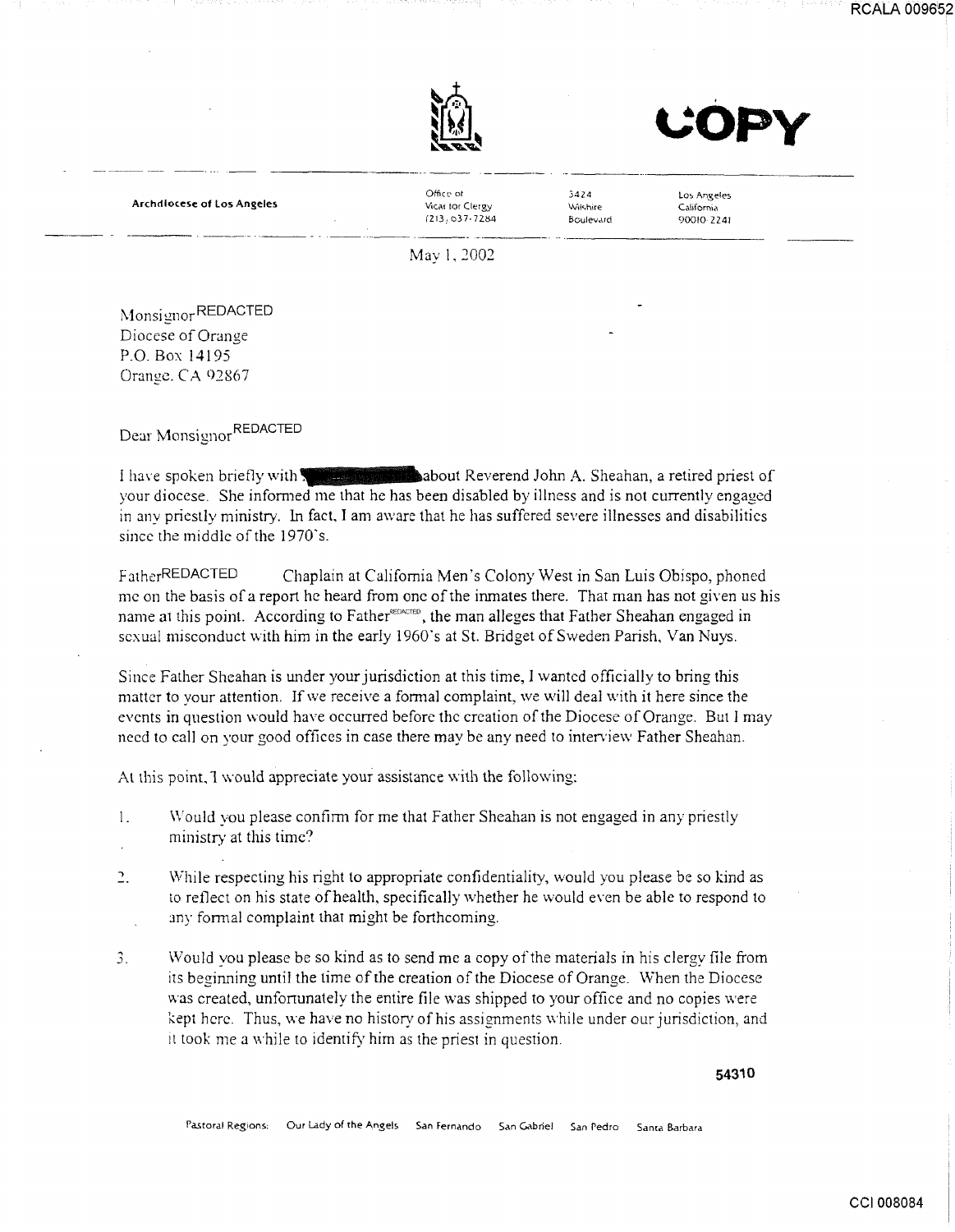Thank you for your attention to these matters. May God continue to bless you!

 $-2-$ 

Yours in Christ,

 $\mathscr{L}_{\ell}$  $\hat{\nu}$ Msgr. Craig A. Cox, J.C.D.

cc: FatheREDACTED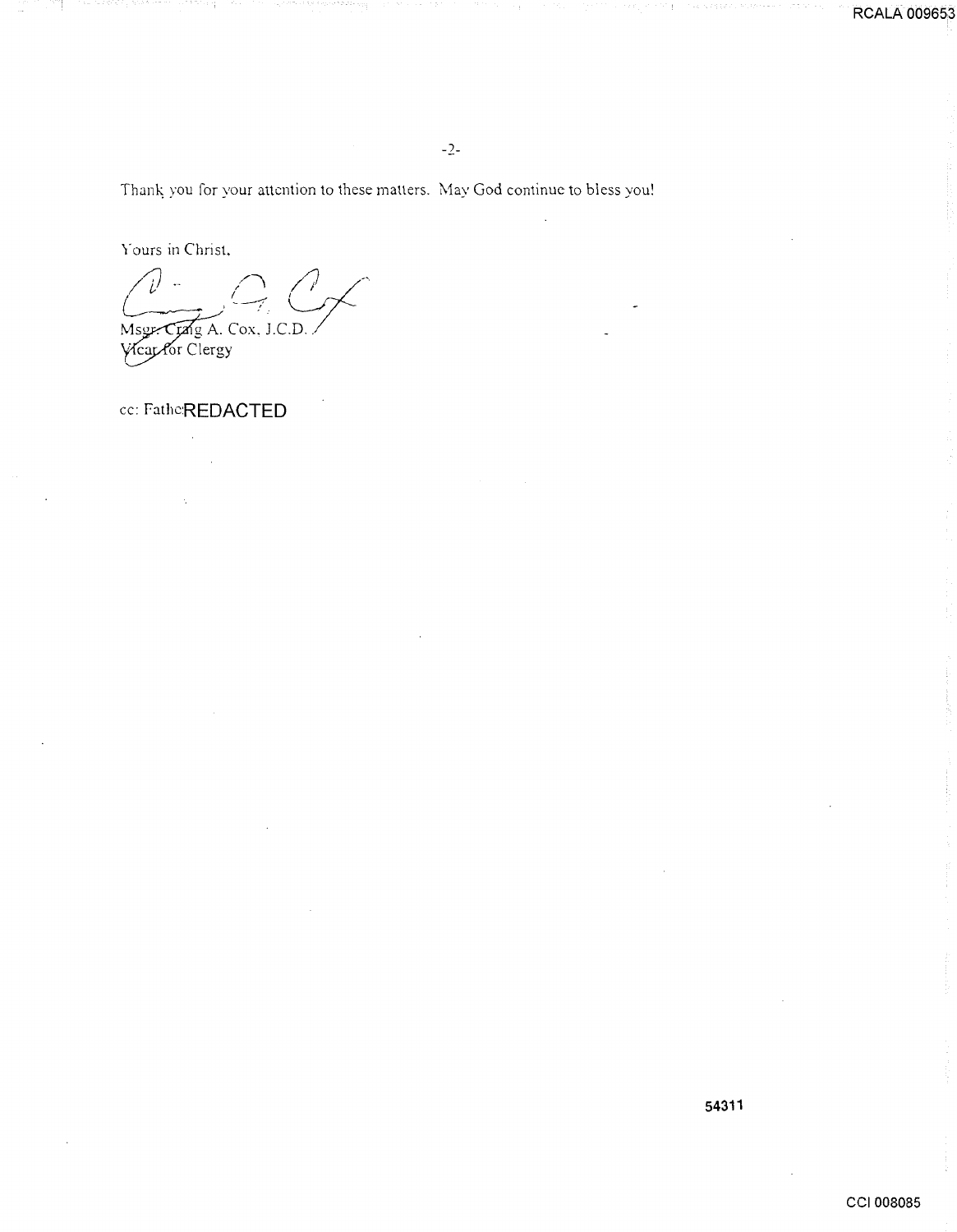|                                     | Reverend John Centhery Sheahan Date 6/3/02                     |
|-------------------------------------|----------------------------------------------------------------|
|                                     |                                                                |
| ORDAINED FOR DIOCESE OF Low angeles |                                                                |
|                                     |                                                                |
|                                     | Date and Place april 30, 1960 St. Vibioine                     |
| IF NOT INCARDINATED IN ORANGE:      |                                                                |
| Date of Arrival                     |                                                                |
|                                     |                                                                |
|                                     |                                                                |
| Birth: Date and Place $1 - 7 - 35$  |                                                                |
|                                     |                                                                |
|                                     | <b>TREDACTED</b><br>Citizenship: Social Security $\frac{4}{x}$ |
|                                     |                                                                |
|                                     |                                                                |
|                                     | Elementary School: Dates and Places                            |
|                                     |                                                                |
|                                     |                                                                |
|                                     |                                                                |
|                                     |                                                                |
| High Schools: Dates and Places      |                                                                |
|                                     |                                                                |
|                                     |                                                                |
| College: Dates and Places           |                                                                |
|                                     |                                                                |
|                                     |                                                                |
|                                     | Seminary: Dates and Places ________ Dreland                    |
|                                     |                                                                |
|                                     |                                                                |
|                                     | Post Graduate Work: Dates and Places                           |
|                                     |                                                                |
|                                     |                                                                |
|                                     | 46666<br>Degrees: Dates and Places                             |
|                                     |                                                                |
|                                     |                                                                |
|                                     |                                                                |

 $\overline{\phantom{a}}$ 

 $\epsilon$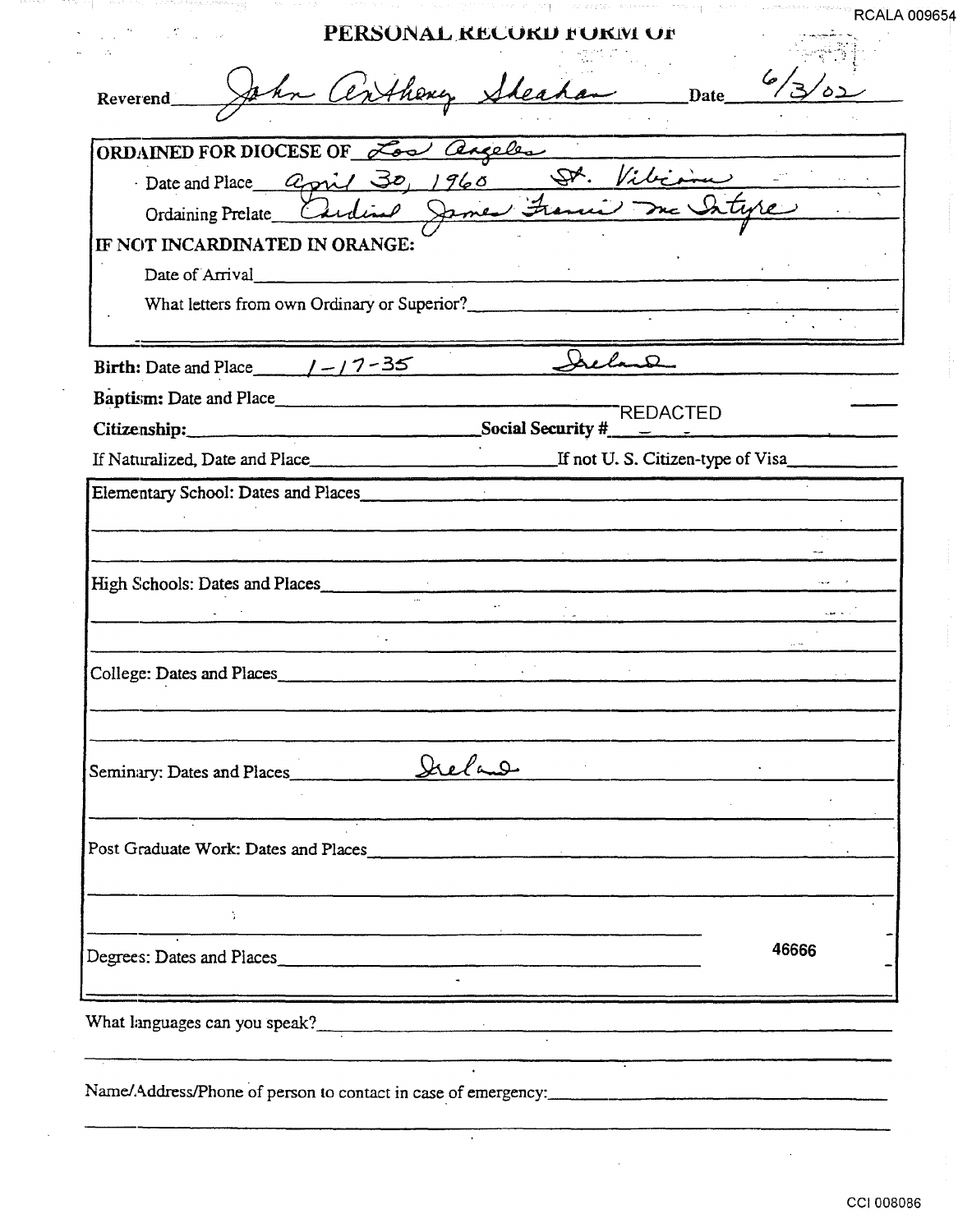$\left\langle \gamma^{\mu} \gamma^{\mu} \gamma^{\nu} \gamma^{\nu} \gamma^{\nu} \gamma^{\nu} \gamma^{\nu} \gamma^{\nu} \gamma^{\nu} \gamma^{\nu} \gamma^{\nu} \gamma^{\nu} \gamma^{\nu} \gamma^{\nu} \gamma^{\nu} \gamma^{\nu} \gamma^{\nu} \gamma^{\nu} \gamma^{\nu} \gamma^{\nu} \gamma^{\nu} \gamma^{\nu} \gamma^{\nu} \gamma^{\nu} \gamma^{\nu} \gamma^{\nu} \gamma^{\nu} \gamma^{\nu} \gamma^{\nu} \gamma^{\nu} \gamma^{\nu} \gamma^{\nu} \gamma^{\nu} \gamma^{\nu} \gamma^{\nu} \gamma^{\nu}$ 

| LIST OF APPOINTING IN OUTLET CALL CALL IN A LA          |                                    |                                          |                                 |  |  |  |
|---------------------------------------------------------|------------------------------------|------------------------------------------|---------------------------------|--|--|--|
| CITY/STATE/<br><b>COUNTRY</b>                           | PARISH/PLACE OF<br><b>MINISTRY</b> | <b>TITLE/MINISTRY</b><br><b>POSITION</b> | DATE ASSIGNMENT<br>IS EFFECTIVE |  |  |  |
|                                                         |                                    |                                          | Mo.                             |  |  |  |
|                                                         | St. Poridget                       |                                          | Mo. Day Yr.<br>$6 - 1 - 60$     |  |  |  |
| Van nuevo                                               | St. nonieur                        |                                          | $9 - 1 - 65$                    |  |  |  |
| ancheim                                                 |                                    | $\bullet$                                | $11 - 23 - 65$                  |  |  |  |
|                                                         | St. Justi Marty                    | $\blacktriangle$                         | $9 - 13 - 66$                   |  |  |  |
| Corpress                                                | OLRA                               | $\mathbf{A}_\mathbf{L}$<br>A             | $11 - 23 - 70$                  |  |  |  |
|                                                         |                                    |                                          |                                 |  |  |  |
|                                                         | returned                           | and Harden                               | $\frac{1}{1/76}$                |  |  |  |
|                                                         |                                    | the pain spectral                        |                                 |  |  |  |
|                                                         |                                    |                                          |                                 |  |  |  |
|                                                         |                                    |                                          |                                 |  |  |  |
|                                                         |                                    |                                          |                                 |  |  |  |
|                                                         |                                    |                                          |                                 |  |  |  |
|                                                         |                                    |                                          |                                 |  |  |  |
|                                                         |                                    |                                          |                                 |  |  |  |
|                                                         |                                    |                                          |                                 |  |  |  |
|                                                         |                                    |                                          |                                 |  |  |  |
|                                                         |                                    |                                          |                                 |  |  |  |
|                                                         |                                    |                                          |                                 |  |  |  |
|                                                         |                                    |                                          |                                 |  |  |  |
|                                                         |                                    |                                          |                                 |  |  |  |
|                                                         |                                    |                                          |                                 |  |  |  |
|                                                         |                                    |                                          |                                 |  |  |  |
|                                                         |                                    |                                          |                                 |  |  |  |
| List of ecclesiastical dignities and date of reception_ |                                    |                                          |                                 |  |  |  |
|                                                         |                                    |                                          |                                 |  |  |  |
|                                                         |                                    |                                          |                                 |  |  |  |
|                                                         |                                    |                                          |                                 |  |  |  |
| State any special work or assignment and give dates_    |                                    |                                          |                                 |  |  |  |

46667

Please type answers in full and return to: Reverend Diocese of Orange<br>Diocese of Orange<br>P.O. Box 14195 Orange, CA 92863-1595

 $\ddot{\phantom{a}}$